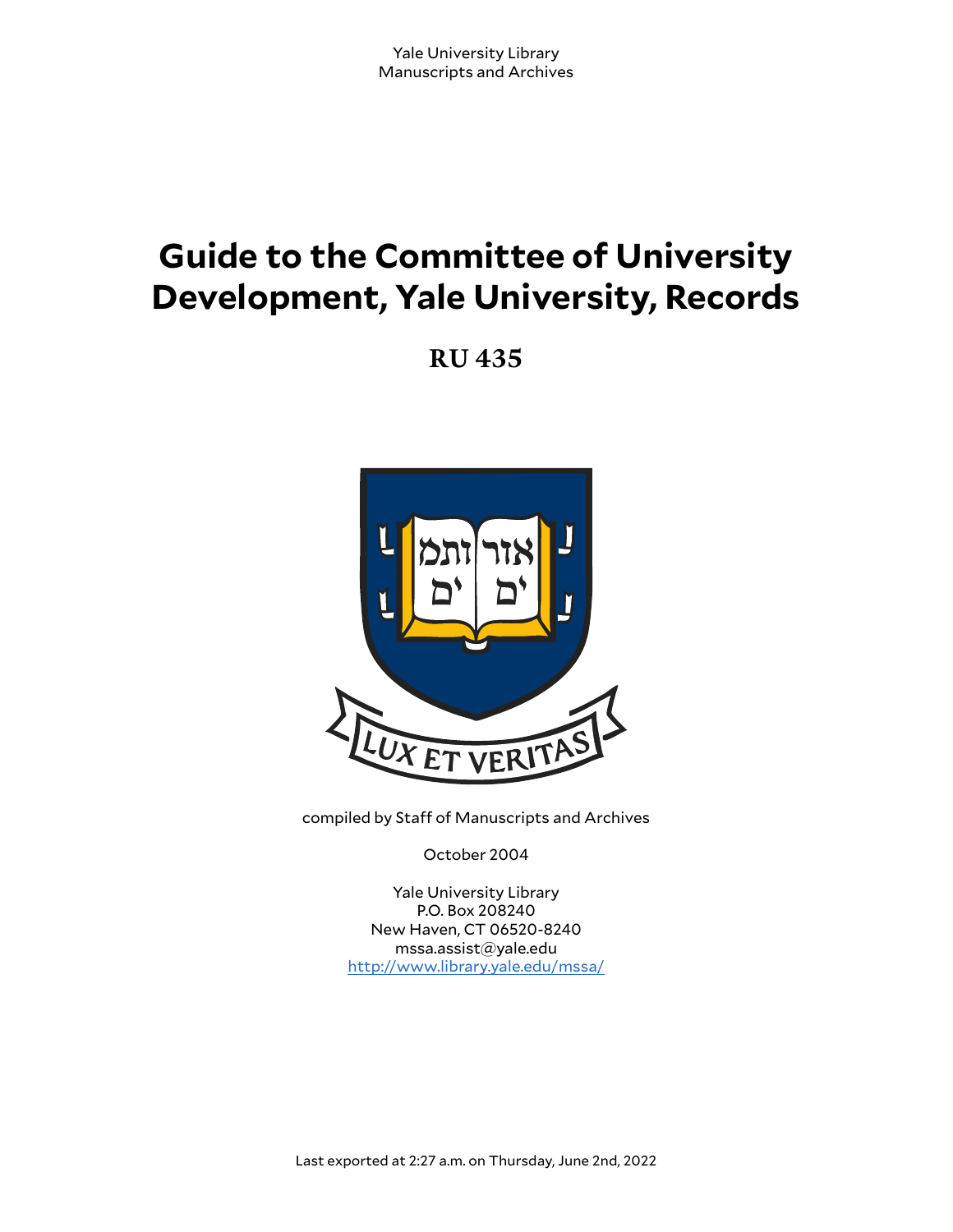## **Table of Contents**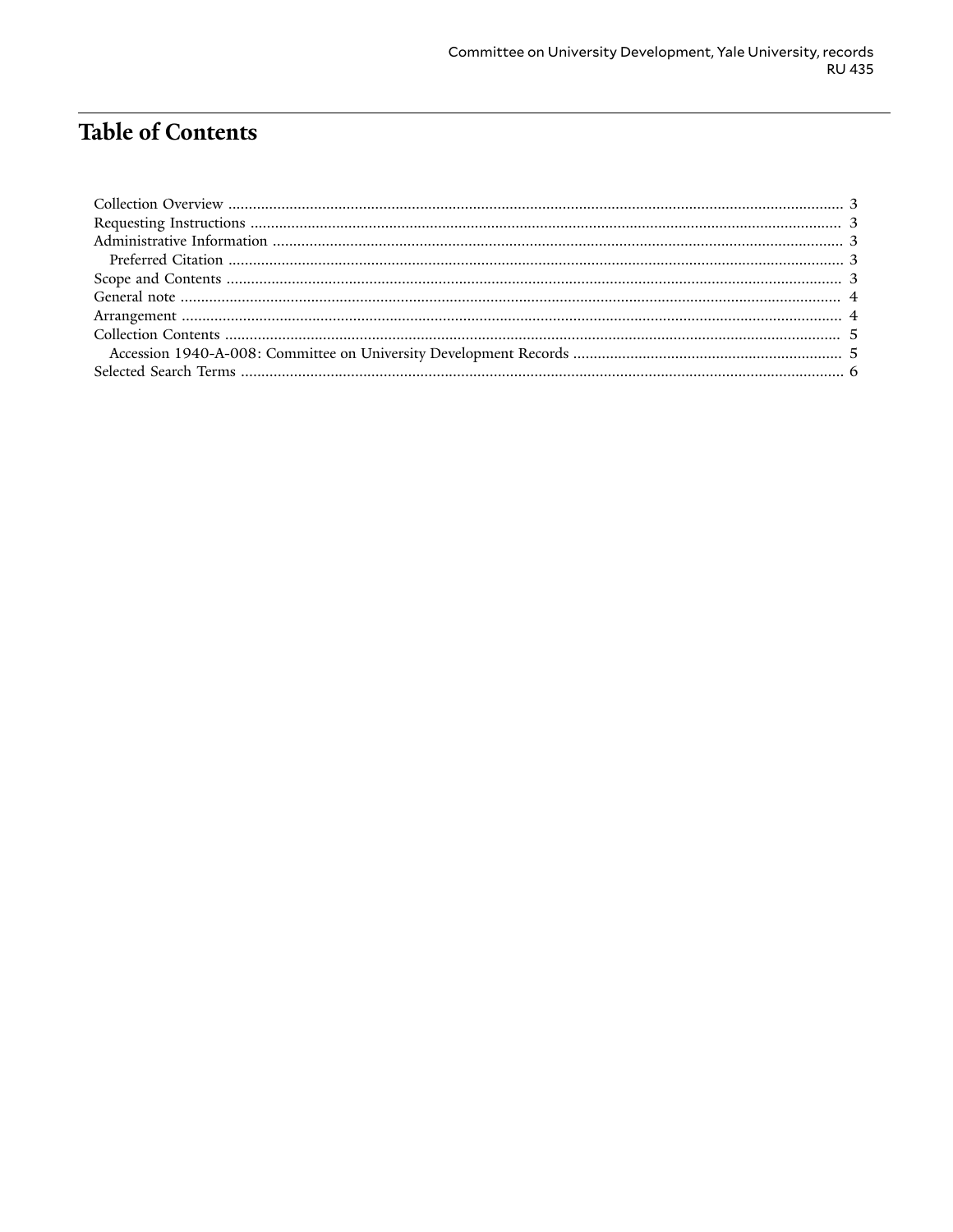#### <span id="page-2-0"></span>**Collection Overview**

|                                                       | <b>REPOSITORY:</b> Manuscripts and Archives<br><b>Yale University Library</b><br>P.O. Box 208240<br>New Haven, CT 06520-8240<br>mssa.assist@yale.edu<br>http://www.library.yale.edu/mssa/ |
|-------------------------------------------------------|-------------------------------------------------------------------------------------------------------------------------------------------------------------------------------------------|
| <b>CALL NUMBER: RU 435</b>                            |                                                                                                                                                                                           |
|                                                       | <b>CREATOR:</b> Yale University. Committee on University Development                                                                                                                      |
|                                                       | <b>TITLE:</b> Committee on University Development, Yale University, records                                                                                                               |
|                                                       | <b>DATES: 1939-1940</b>                                                                                                                                                                   |
| <b>PHYSICAL DESCRIPTION:</b> 0.25 linear feet (1 box) |                                                                                                                                                                                           |
| <b>LANGUAGE: English</b>                              |                                                                                                                                                                                           |
|                                                       | <b>SUMMARY:</b> The records consist of materials documenting the planning needs of the<br>Engineering School, Yale Law School Library, and School of Medicine.                            |
|                                                       | <b>ONLINE FINDING AID:</b> To cite or bookmark this finding aid, please use the following link: https://<br>hdl.handle.net/10079/fa/mssa.ru.0435                                          |

## <span id="page-2-1"></span>**Requesting Instructions**

To request items from this collection for use in the Manuscripts and Archives reading room, please use the request links in the HTML version of this finding aid, available at [https://hdl.handle.net/10079/fa/](https://hdl.handle.net/10079/fa/mssa.ru.0435) [mssa.ru.0435.](https://hdl.handle.net/10079/fa/mssa.ru.0435)

To order reproductions from this collection, please go to [http://www.library.yale.edu/mssa/](http://www.library.yale.edu/mssa/ifr_copy_order.html) [ifr\\_copy\\_order.html.](http://www.library.yale.edu/mssa/ifr_copy_order.html) The information you will need to submit an order includes: the collection call number, collection title, series or accession number, box number, and folder number or name.

Key to the container abbreviations used in the PDF finding aid:

b. box f. folder

## <span id="page-2-2"></span>**Administrative Information**

#### <span id="page-2-3"></span>**Preferred Citation**

Committee on University Development, Yale University, Records (RU 435). Manuscripts and Archives, Yale University Library.

#### <span id="page-2-4"></span>**Scope and Contents**

The records consist of materials documenting the planning needs of the Engineering School, Yale Law School Library, and School of Medicine.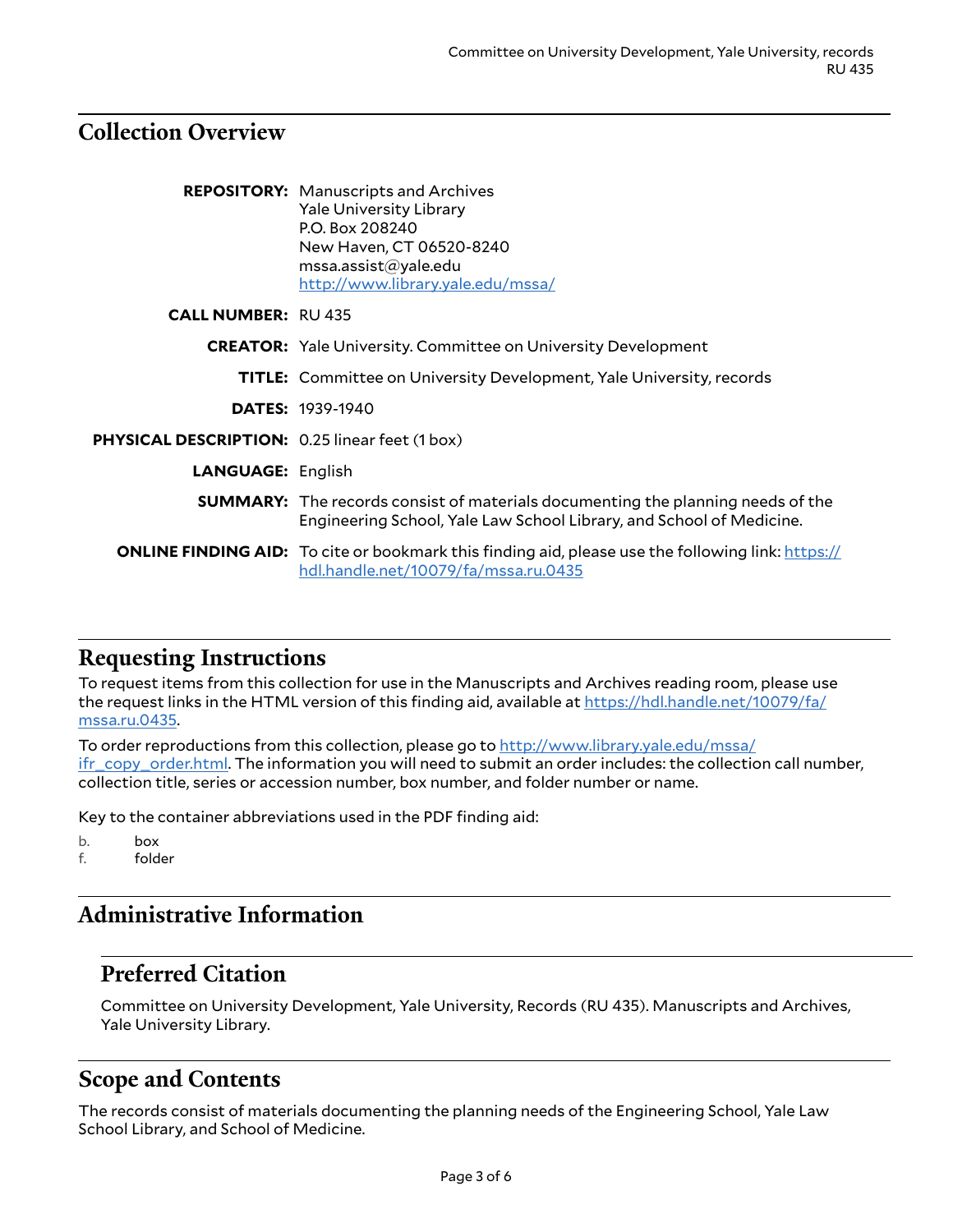#### <span id="page-3-0"></span>**General note**

Forms part of Yale Record Group 6 (YRG 6), Records of Yale committees.

#### <span id="page-3-1"></span>**Arrangement**

The records are arranged by subject.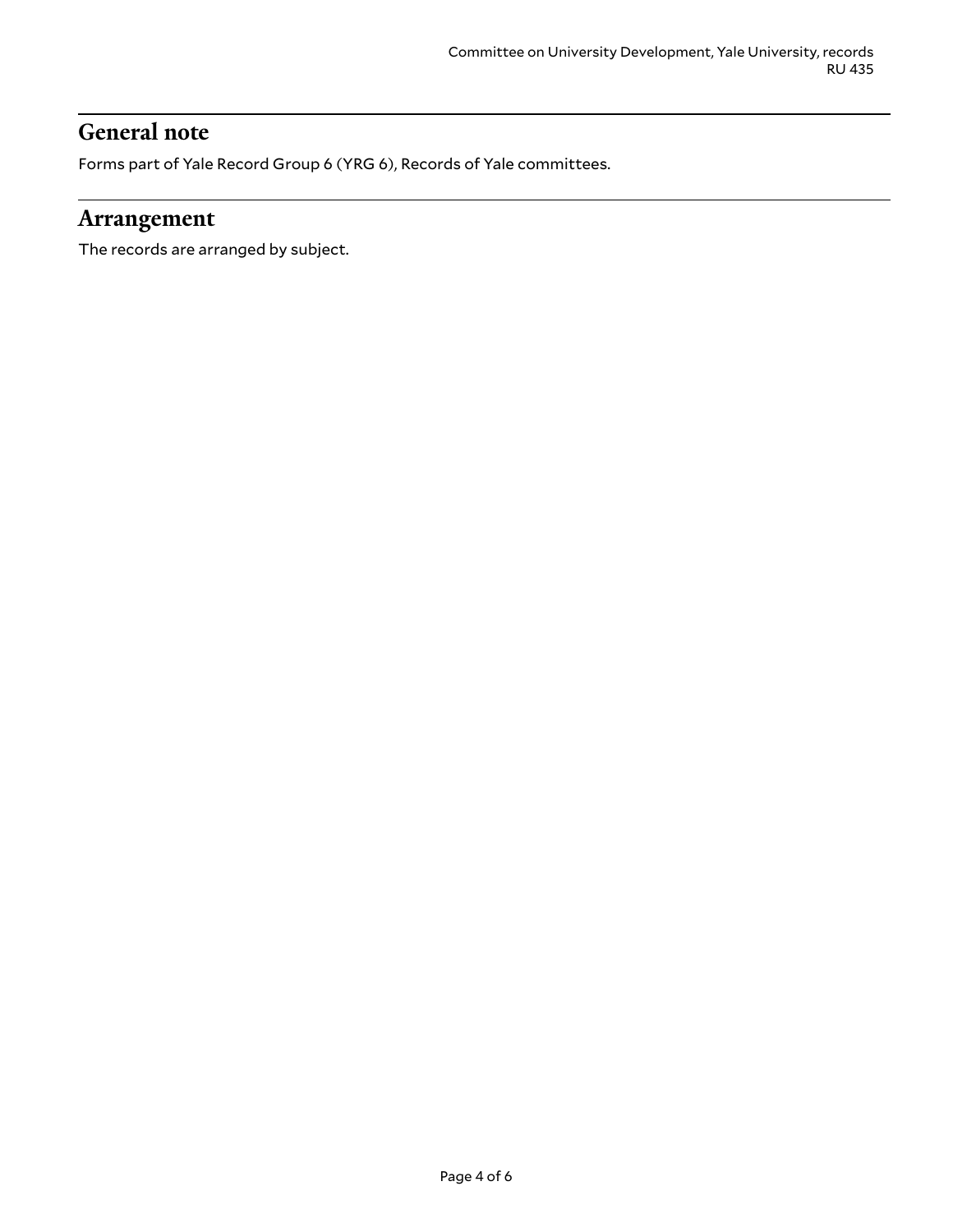## <span id="page-4-1"></span><span id="page-4-0"></span>**Collection Contents Accession 1940-A-008: Committee on University Development Records**

|            | Engineering School; 3 reports on needs of                                                      |                            |
|------------|------------------------------------------------------------------------------------------------|----------------------------|
| b. 1, f. 1 | "Engineers for Tomorrow"                                                                       | 1940 June                  |
|            | "A Proposal for the Increase of the Murray Guggenheim Fund in the<br>Department of Metallurgy" | 1940 January               |
|            | "Opportunities and Needs in Metallurgy"                                                        | 1940 June                  |
|            | Law Library [Fund]; 4 reports on needs of                                                      |                            |
| b. 1, f. 2 | "Needs of the Yale Law Library with respect to French Law Books"                               | undated                    |
|            | "Needs of the Yale Law Library with respect to Rumanian Law Books"                             | undated                    |
|            | "Opportunity and Plan for Development in the Latin-American Field"                             | undated                    |
|            | "Plan for Development in Criminal Law, Criminology, and Legal Medicine"                        | 1940 May                   |
|            | Medical School; 4 reports on needs of                                                          |                            |
| b. 1, f. 3 | "Opportunities and Needs in Public Health"                                                     | 1939 Jan, 1940<br>April 23 |
|            | "A Program of Research on Haemolytic Streptococci"                                             | 1939 April                 |
|            | "Proposal for a Demonstration Dental Clinic and Training Unit"                                 | 1939 June                  |
| b. 1, f. 4 | Nutrition, Proposal for an Institute of                                                        | 1939 November<br>15        |
| b. 1, f. 5 | Psychiatry at Yale                                                                             | 1940 March                 |
|            | "Yale in Publication"                                                                          |                            |
| b. 1, f. 6 | The Yale University Press and the Yale Review                                                  | undated                    |